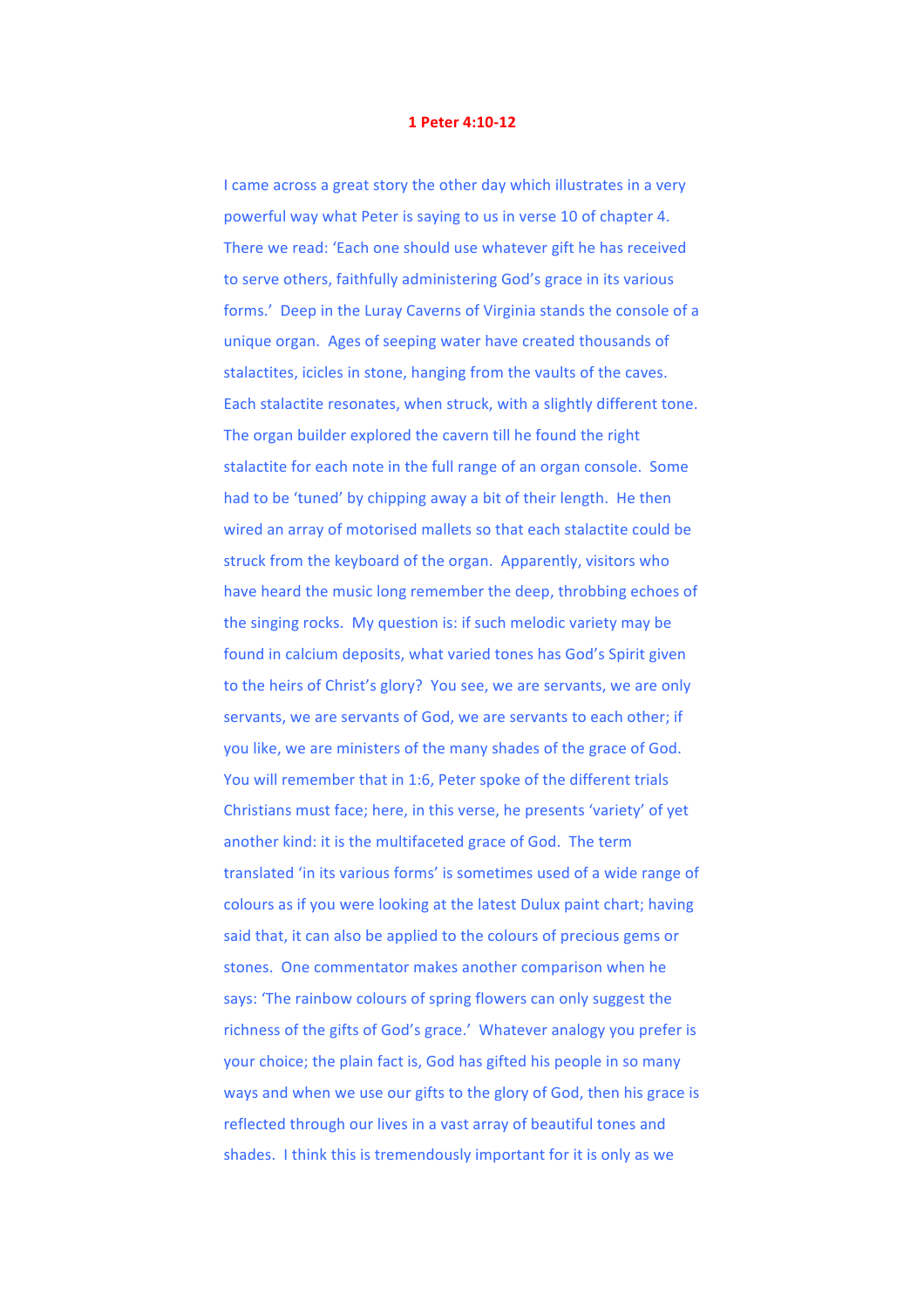function in this way that growth will come to the church; this is the people of God operating in a most efficient and highly effective manner, and when we do that, not only is our potential as Christians realised in God, but the wider world is impacted by our consistent testimony. You see, the gifts that we have received are not for our own benefit, they have been allocated to us so that we might bless others! They are not meant to specifically boost my personal ego nor are they designed to aid my search for self-fulfilment, neither are they dispensed so that we might establish our own identity. The gifts are given to us primarily for acts of service and we must never lose sight of that fact. When Peter speaks about the gifts of the Spirit, he does it, not to focus on ourselves, but to shine the main beam on the Lord and on others. He would have us look to the Lord for the gifts that we need to serve him and others in his name. Peter approaches the subject of gifts from a slightly different perspective to that of Paul. He doesn't offer us a big long list where many of the gifts are outlined in detail, he is content to leave that kind of approach to Paul, and if you want any further information on that score, you can read the four main chapters which deal with it when you have a couple of minutes to spare: they are Romans 12, Ephesians 4 and the ones that most folk are familiar with, 1 Corinthians 12 and 1 Corinthians 14. Peter, as we have discovered so often in his epistle, has his own way of doing things, so when it comes to the subject of gifts he narrows it down to two areas of special importance and I feel that in each of these there is a list of gifts which could be attached with no problem whatsoever. He says in verse 11: 'If anyone speaks, he should do it as one speaking the very words of God. If anyone serves, he should do it with the strength God provides, so that in all things God may be praised through Jesus Christ.' We can quickly summarise it like this: when we speak, we shouldn't be voicing our own opinions nor should we be promoting our own ideas about life; it's not what I think that matters for that is of little significance in the light of eternity, rather, we should be speaking 'the very words of God'. And when we serve,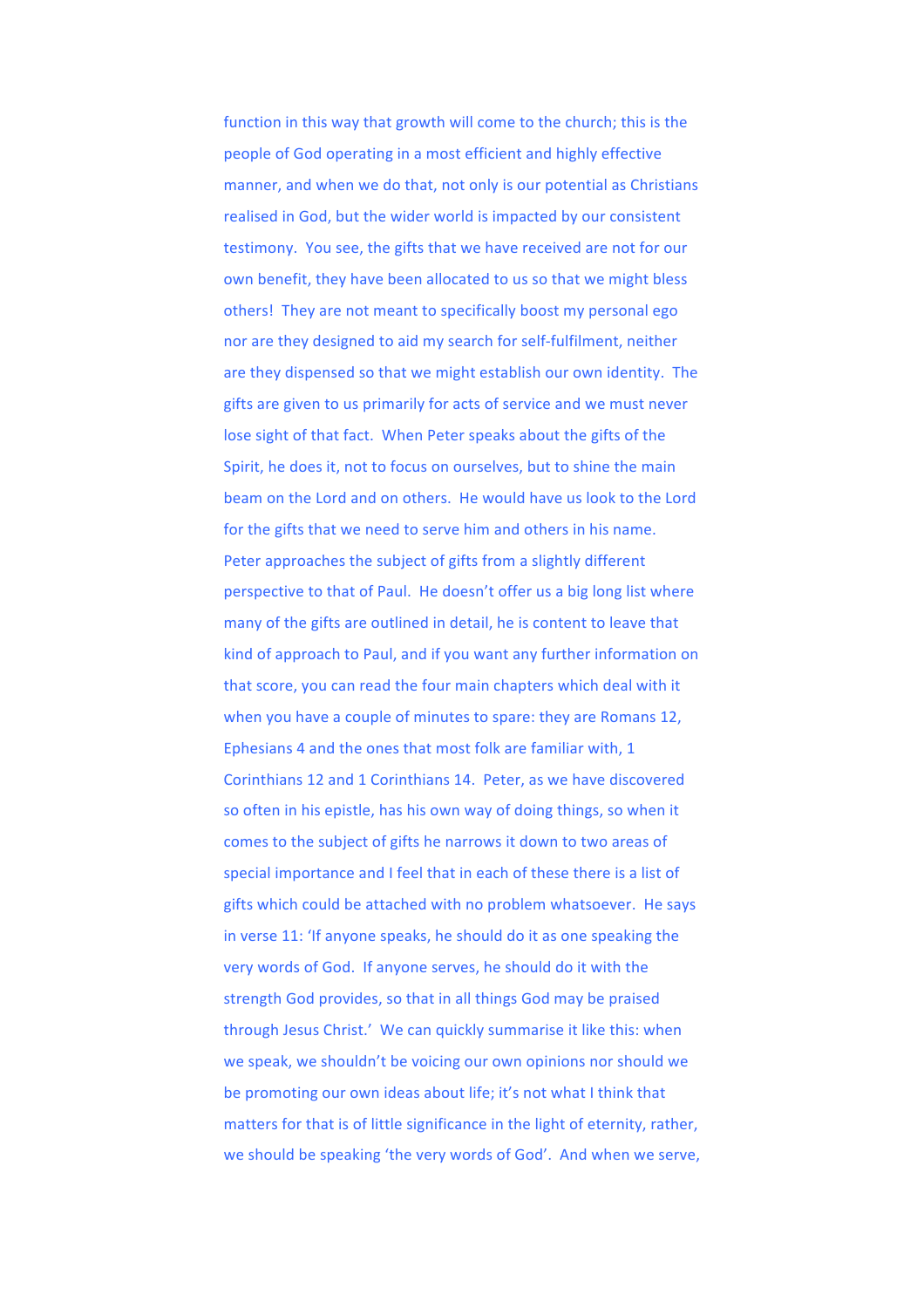we shouldn't be doing so in our own strength, nor should we be relying on our own skill or ability; because I did it yesterday is no guarantee I will be able to do it today! The fact is, every activity that we engage in should be carried out in the strength which God generously and graciously provides. You see, no matter what angle you wish to view it from, there are two fundamental principles which emerge: the first one is, God enables us and, the second one is, God equips us for the task in hand! Having said that, the ball lands squarely back in our court when it comes to how we use the gifts which God has given to us. Peter's passing reference to speaking in verse 11 is not directed in the first instance to the kind of casual conversation we exchange on a daily basis between a few friends. Peter has in mind the preaching and teaching of the word of God. In Acts 10:44 we note that he himself spoke the words of God to the household of Cornelius. Actually, Paul in 2 Corinthians 2:17 said of his own teaching: 'unlike so many, we do not peddle the word of God for profit; on the contrary, in Christ we speak before God with sincerity, like men sent from God.' The emphasis here is on the grace that is needed to speak the word of God. We know from what we read in Ephesians 4 that inspired apostles and prophets were responsible for the foundation on which the house of God was built. Others join in the ministry of the word, building on their foundation. Those of us who have the tremendous privilege and awesome responsibility of speaking the word of God today must depend upon the anointing of the Holy Spirit to proclaim what is on the heart of God as revealed in the word of God. The man is a fool who thinks he can stand up there and do it in his own strength and under his own steam without the aid of the Spirit of God. As someone has rightly said: 'Preaching God's word is not a mechanical task; human eloquence is ineffective apart from the blessing of the Holy Spirit.' The serving ministry that Peter focuses on in the next phrase may be a specific reference to the role of deacons in the local assembly; if that is the case, it is set alongside the teaching ministry of those who are undershepherds of God's flock; it may be, it may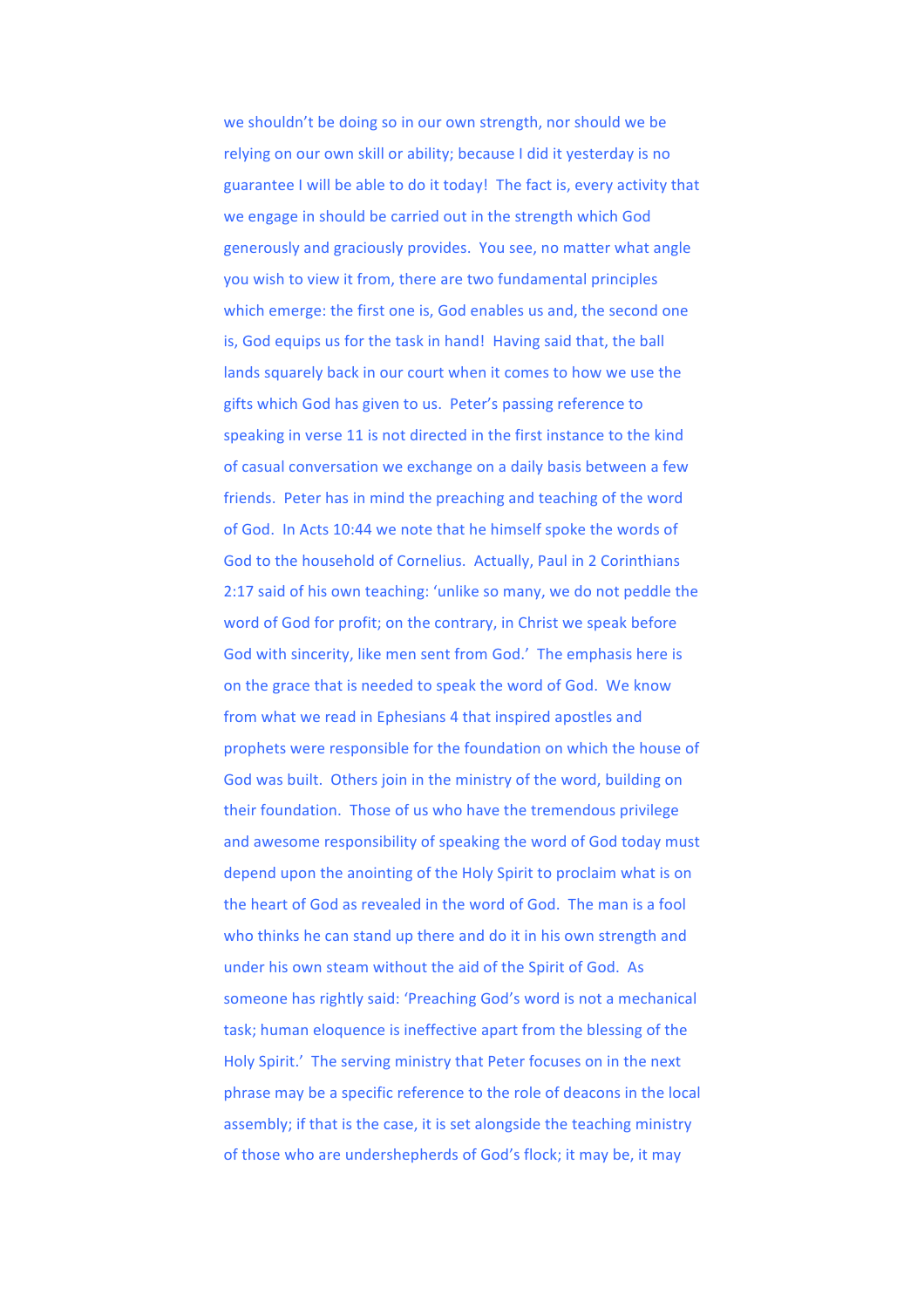not be: the underlying truth is the same either way for it doesn't matter what kind of service we do, we are always to do it in the strength that God gives. And how important that is! It is so easy for us to operate in our own strength, we feel we can do it, we know we can do it, therefore, we roll up our sleeves and get on with it without even resorting to the Lord for his touch upon our lives. When we go down that road, our lives are certainly the poorer for we have missed out on the blessing of God and we have also missed out on a golden unique opportunity to prove what God can do in us and through us in our moments of weakness. I have no doubts in my mind that, irrespective of how huge and challenging and stretching the job may be or how small and insignificant and run-ofthe-mill the task may seem, it is always best to seek God for his divine enabling. No matter how much confidence oozes from our pores, no matter how we feel, it is a million times better to lean and rely on the Lord than it is to stand at the crease and bat on your own. 'All of these gifts,' according to Chuck Swindoll, 'have one thing in common. They come alive in serving other people. Think of it this way,' he says, 'when we employ our spiritual gifts, others benefit, others are encouraged, others gain fresh hope. Interestingly, so do we!' I think we all realise, he is absolutely right! It seems to me there are two well-worn clichés that are particularly relevant at this point: the first one states, you can be too big for God to use but you can never be too small, and, the second one informs us, little is much when God is in it! If you take another look at the verse, the reason why Peter encourages us to pursue this course of action with regard to our involvement in ministry becomes incredibly clear: he says, we do it 'so that in all things God may be praised through Jesus Christ. To him be the glory and the power for ever and ever. Amen.' That means, when we do it the way God intended us to do it, his benediction rests on all that takes place and his name is lifted high. He is exalted, he is magnified, he is honoured, he is glorified! And, when you stop and think about it, this is all that really matters; this has to be seen as the baseline for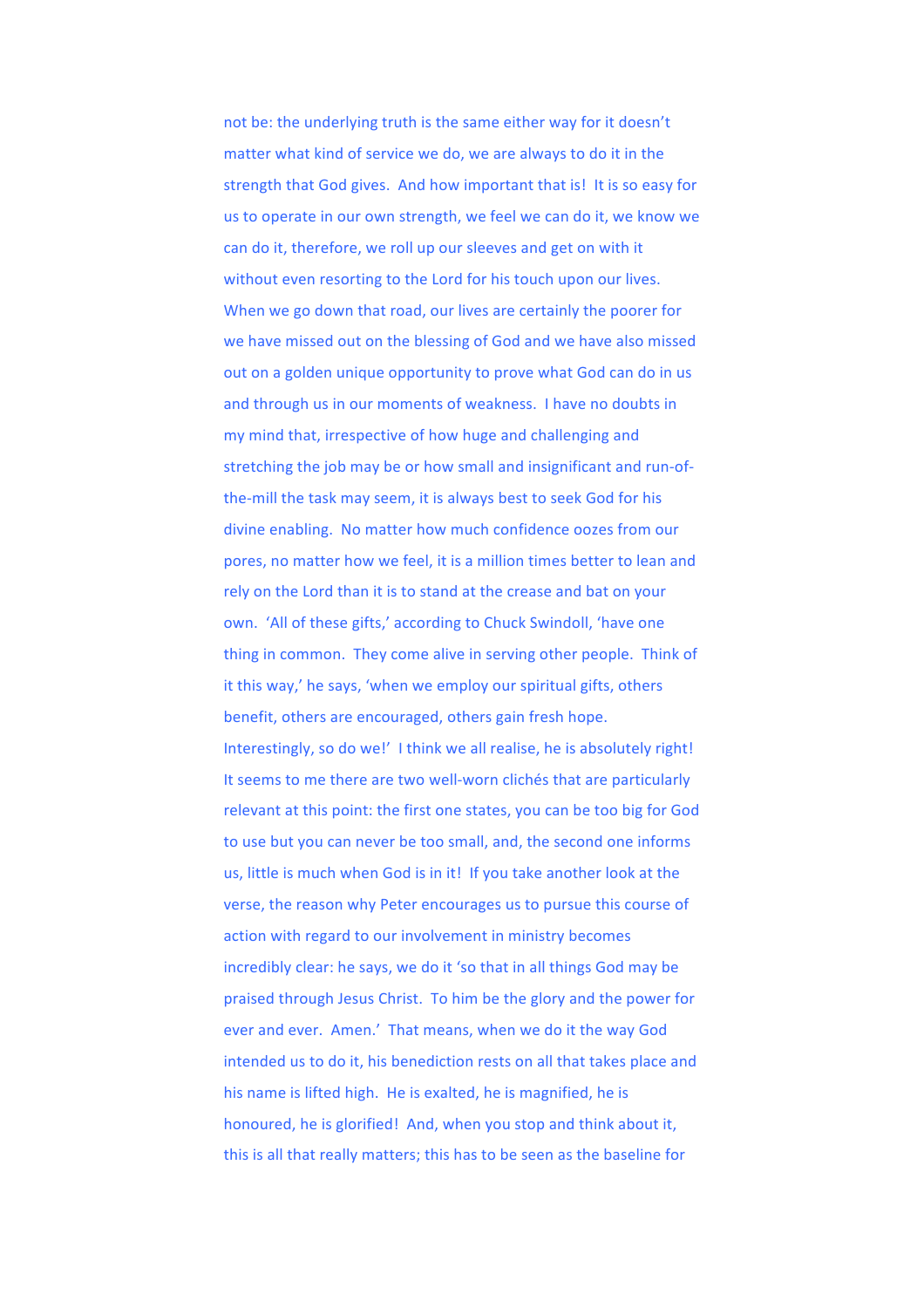all our service in the name of Jesus. In everything, God gets the glory! I just wonder, how many church conflicts could be resolved if God's glory were everybody's goal? I can't help but ask, how many egos would be put in their place if God's glory, not our glory, were at stake? Or perhaps, how much extremism would be avoided if we did all for the greater glory of God? You see, as someone has said: 'When we keep his glory uppermost in our minds, it's amazing how much else falls into place. Since he gets the glory, we're more comfortable leaving the results with him in his time. Since he gets the glory, our umbrella of love expands to cover others. Since he gets the glory, it's easier for us to show hospitality to others, for we're ultimately serving him. Since he gets the glory, exercising our gifts is not a pain but a privilege. The benefits are endless when the glory goes to God.' Is it any wonder, then, that the section ends with a hearty 'amen' from the pen of Peter? It's a warm response to the attributes of God which Peter has just been outlining, he is a God of power, he is a God of eternity, he is a God of glory! If you like, it's an unmistakable affirmation of who God is. And, because God is who he is, that explains why he does what he does: and that's why we ascribe unto him the praise which he so deserves. In the words of the old gospel song: 'To God be the glory, great things he has done!'

Let's move on to the final few verses of 1 Peter 4 where the focus switches back to that of suffering. It divides fairly neatly into two compact sections: from verse 12 down to verse 16 it's all about the joy of fellowship with Christ in the midst of trial; verses 17-19 remind us of the confidence of commitment to God in the hour of difficulty. Peter is talking here in verse 12 about those who are going through a particularly rough patch in their lives, it's when we face a fiery trial, a painful ordeal, it's when we find ourselves in a worsening desperate situation. He writes: 'Dear friends, do not be surprised at the painful trial you are suffering, as though something strange were happening to you.' The nuts and bolts of Peter's heart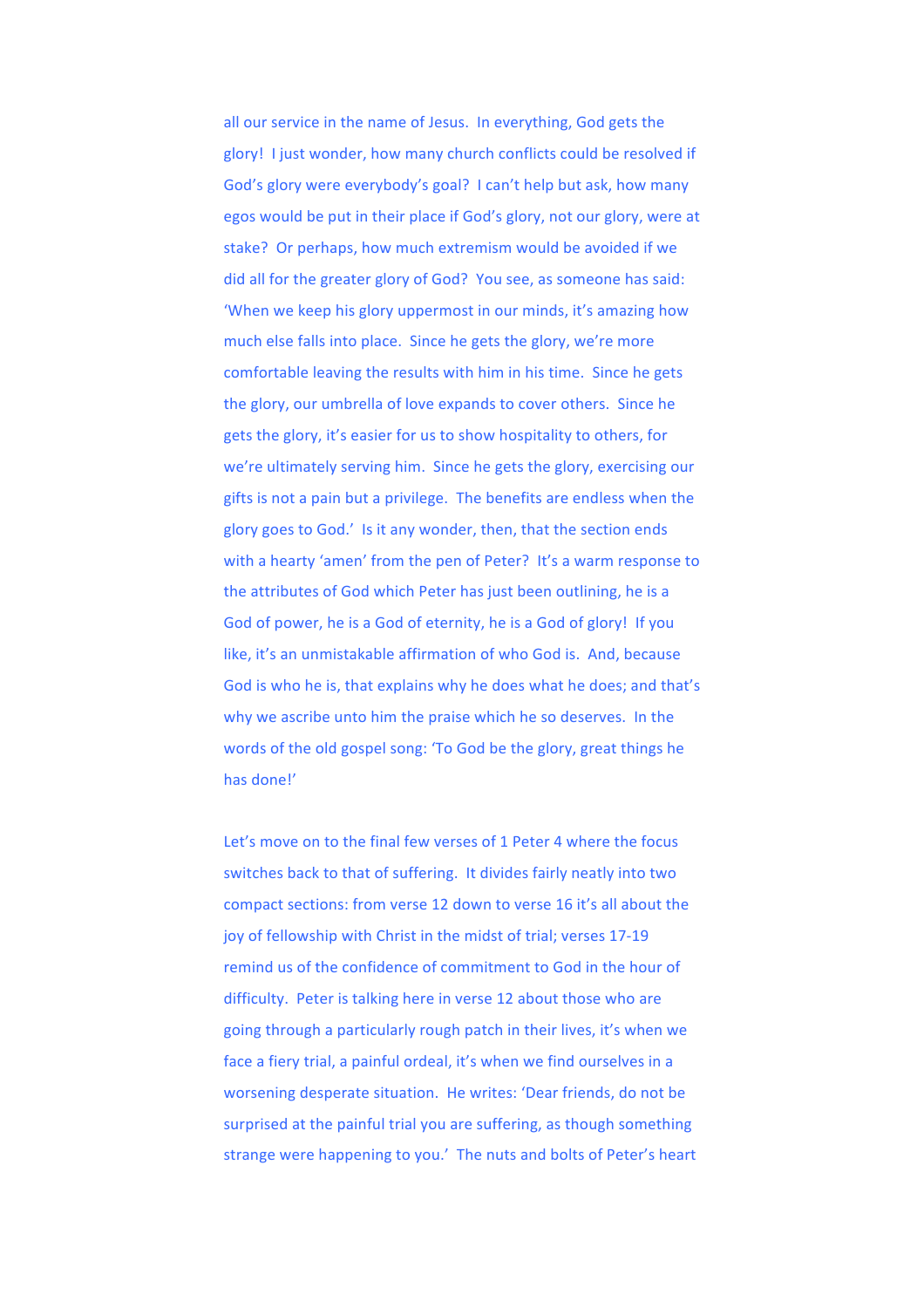warming message in this section is a tender reminder that suffering for Christ's sake is not unexpected nor is it unaccountable. Indeed, if the truth be told, if we really understand why suffering comes into our lives, we will not only accept it, but as we will discover in the next verse, we will rejoice in it! Now, when you talk like that to people who are really going through the mill, people who find themselves in the crucible of suffering, people who can't see the wood for the trees, people who are totally dazed and shocked because they are reeling from one blow after another, people who are thoroughly confused, such words at best can seem a little trite and, perhaps, at worst, not a little blasé. It would seem, from reading between the lines, that there were those in the first century church who thought that following Jesus was an easy option through life. They felt that because they committed their life to Jesus Christ that everything from that day forward would be plain sailing. Some of them were probably hoping for a reasonably comfortable lifestyle and, even if the chilling wind of adversity did blow, they would assume because they were in the family of God that they would have a soft cushioned landing. Well, I imagine you probably know as well as I do, it ain't quite like that, at all! So far as trials and troubles are concerned, it's not a question of *if* they come, but *when* they come! What we need to remember is this, trials are inevitable in your life and mine, they are an integral part of God's overall plan for our lives; we are not immune from the hassles and heartaches of living in a less-than-ideal environment; the Lord sends trials into our lives not to harm us nor to hurt us but, in the longer term, he uses them to help us; he allows them to come into our lives not principally to pull the rug from under our feet and leave us floundering, but he permits them, so that, in his gracious providence, he can bless us through them. On a purely human level, that may not make an awful lot of sense, I suppose if it was left to us we would probably employ a less formidable strategy to bring about what we think is the desired effect; but, when all is done and dusted, our plan would not work, it would fail miserably; you see,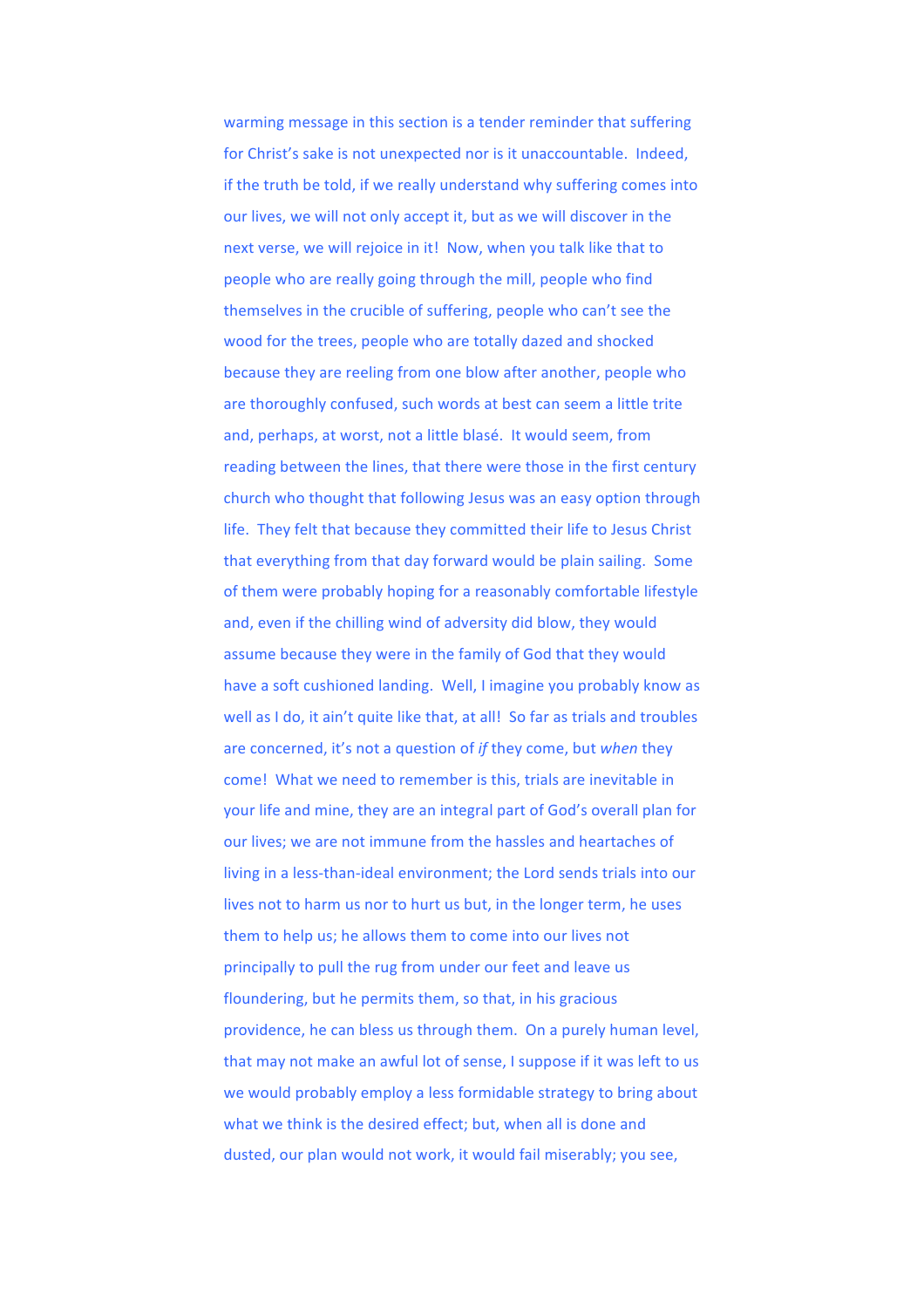God knows what is best and that's the way a sovereign God chooses to operate in your life and mine! Anyway, who am I to argue with him? His track record is impeccable! I read an insightful comment from the pen of Stuart Briscoe where he wrote: 'God has graciously determined that his people should not be wafted off to heaven on a pink-edged cloud to sprout wings, polish halos and play harps. He ordained that his people should stay on earth and live realistically in the real world. And what is this real world? It is a world that has many glorious and beautiful aspects, but it's a world that is riddled with desperately painful aspects as well.' Trials come in all shapes and sizes; they last for different lengths of time, one may be over within a matter of minutes, another may extend over a protracted period; they may come unexpectedly and without any advance warning, or, you may see it coming at you and you can't get out of the way! Chuck Swindoll describes it like this: 'A trial can be like a rock hitting the water. You don't cause the jolt, but you're impacted by it. You're just standing there, and suddenly the smooth lake of your life surges into giant waves and almost drowns you.' Such is one man's experience, such is one man's encounter; yours may not be like that at all for God deals with us individually and. I think it's always good to remember, he doesn't make the back to fit the burden, rather, he makes the burden to suit the back! The lovely thing about the Lord is this, he doesn't test us so he can learn how well we are doing, he tests us so we can discover how well we are doing! Tough times, how do we handle them? How do we respond to them? The fact is, when the trial kicks down the front door of our lives, when it enters into our lives like a storm trooper, uninvited and unwelcome, it immediately infringes on our privacy as it seriously intrudes into our life, it impacts everything, it encroaches on every area of our lives including our interaction with family and friends; I can assure you, in moments of intense pressure like that when you feel there is precious little room for manoeuvre and you sense the screw is tightening, you don't necessarily have to end up wringing your hands in despair on an emotional roller coaster, you